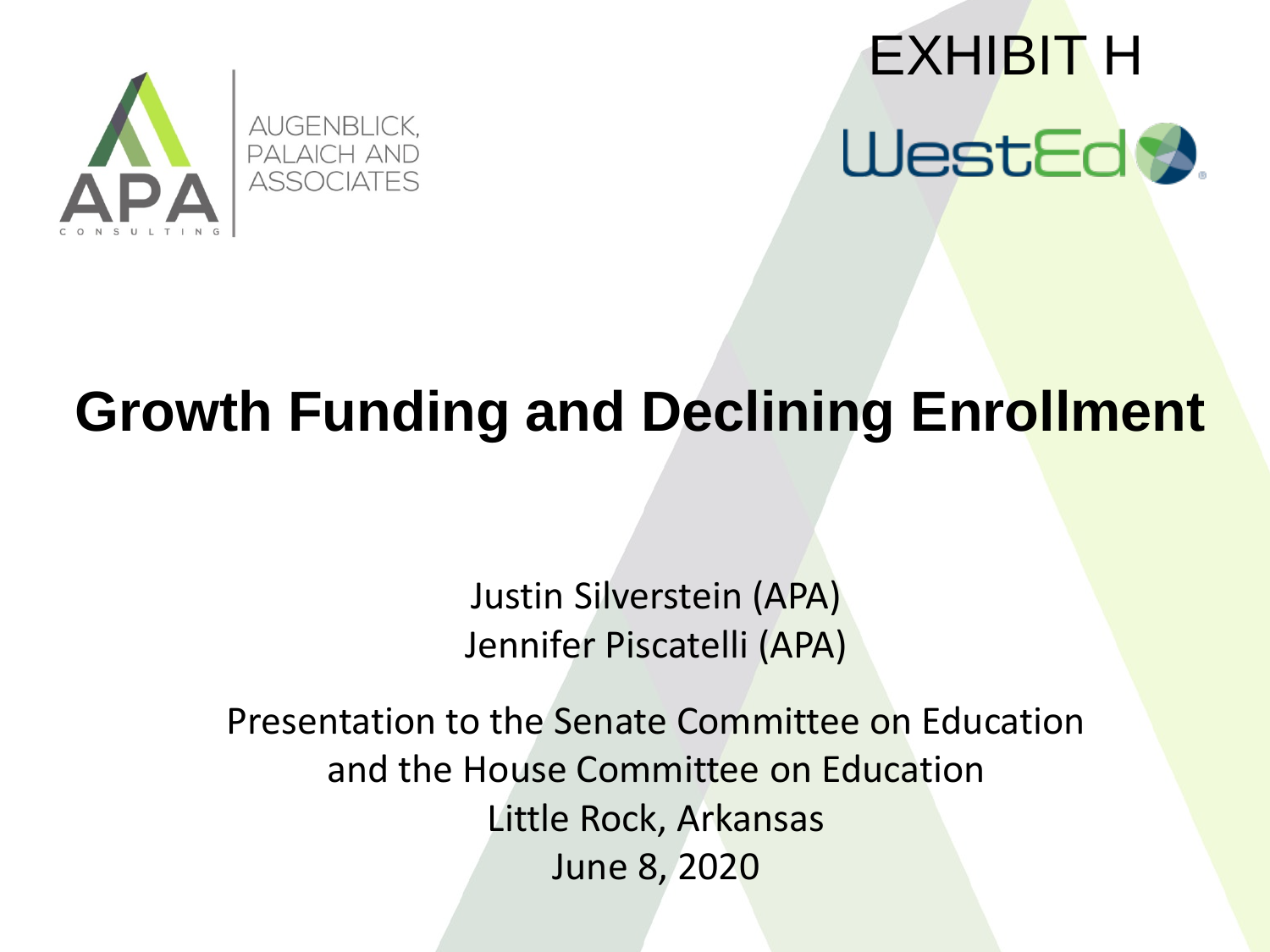## Today's Presentation

- Review of BLR study
- Review of how Arkansas approaches funding growth and declining enrollment
- Examine how other states approach these adjustments
- Model alternatives for Arkansas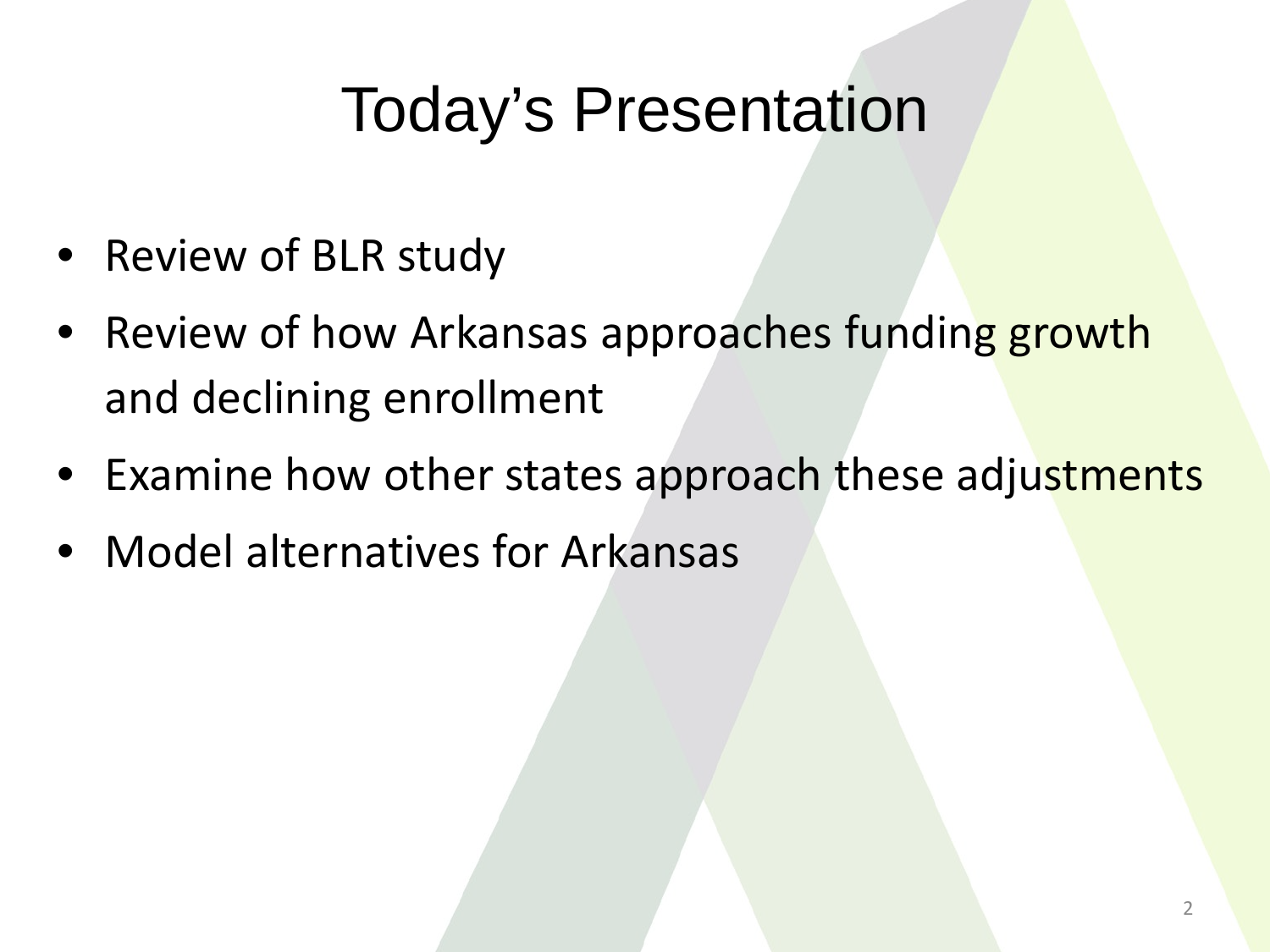## Review of BLR Study

- Examines the overall ADM trends
- Looks at the number of districts and charters receiving Growth and Declining Enrollment funding
- Examines changes in the funding totals over time
- Examines how those funds are used by examining expenditures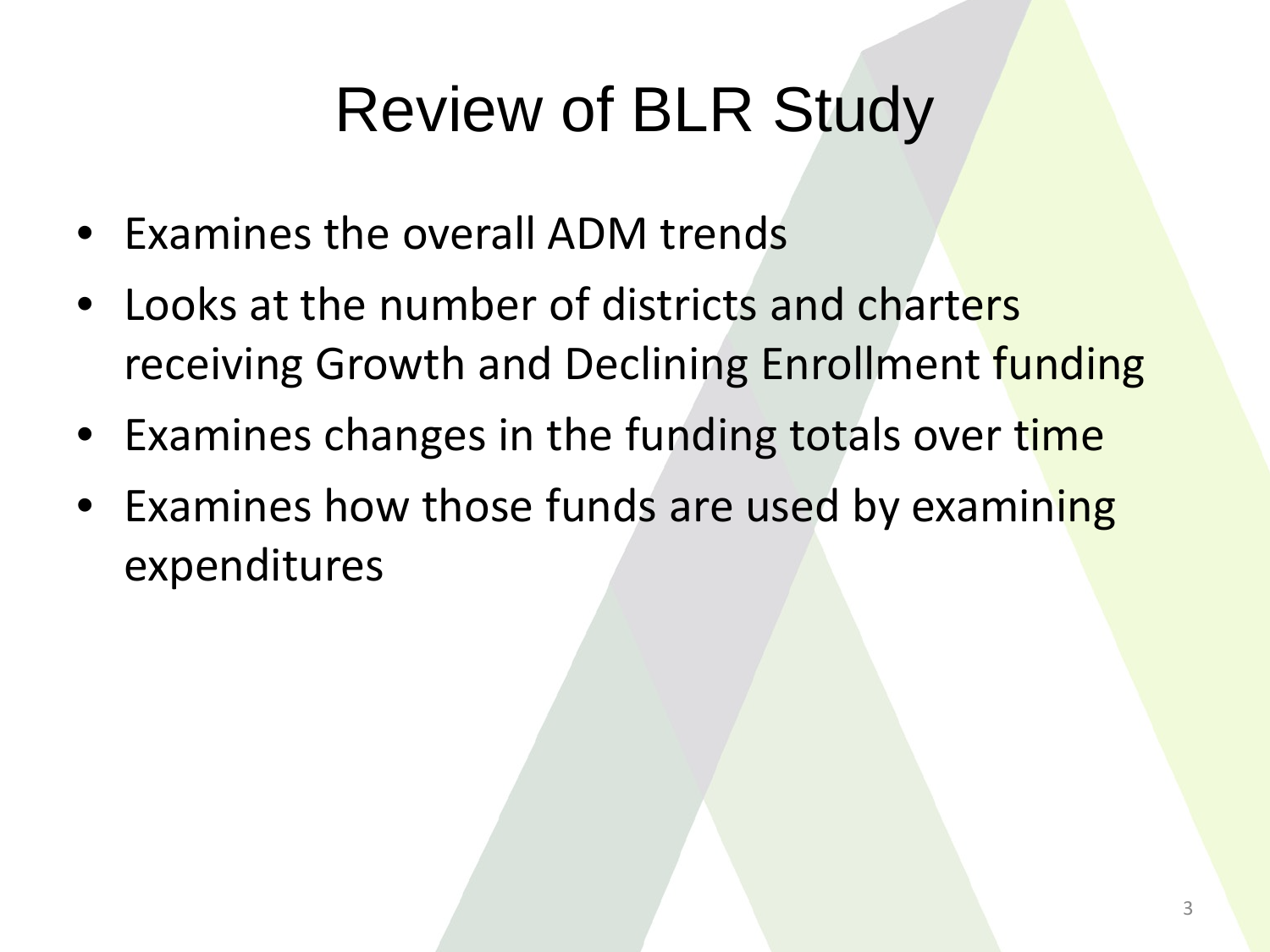### Funding for Declining Enrollment and Student Growth in Arkansas

- Arkansas provides schools districts with funding for:
	- –Declining Enrollment
		- Declining enrollment funding is equal to the three-quarter ADM of the prior fiscal year, subtracted from the average of the three-quarter ADM of the prior fiscal year and the ADM of the fiscal year prior to the prior fiscal year, multiplied by the current foundation funding per-student amount

–Growth

• Growth funding is due to growth in quarterly ADM beginning with prior fiscal year quarter four (4) and ending with current fiscal year quarter three (3) compared to each corresponding prior fiscal year three-quarter ADM of the school district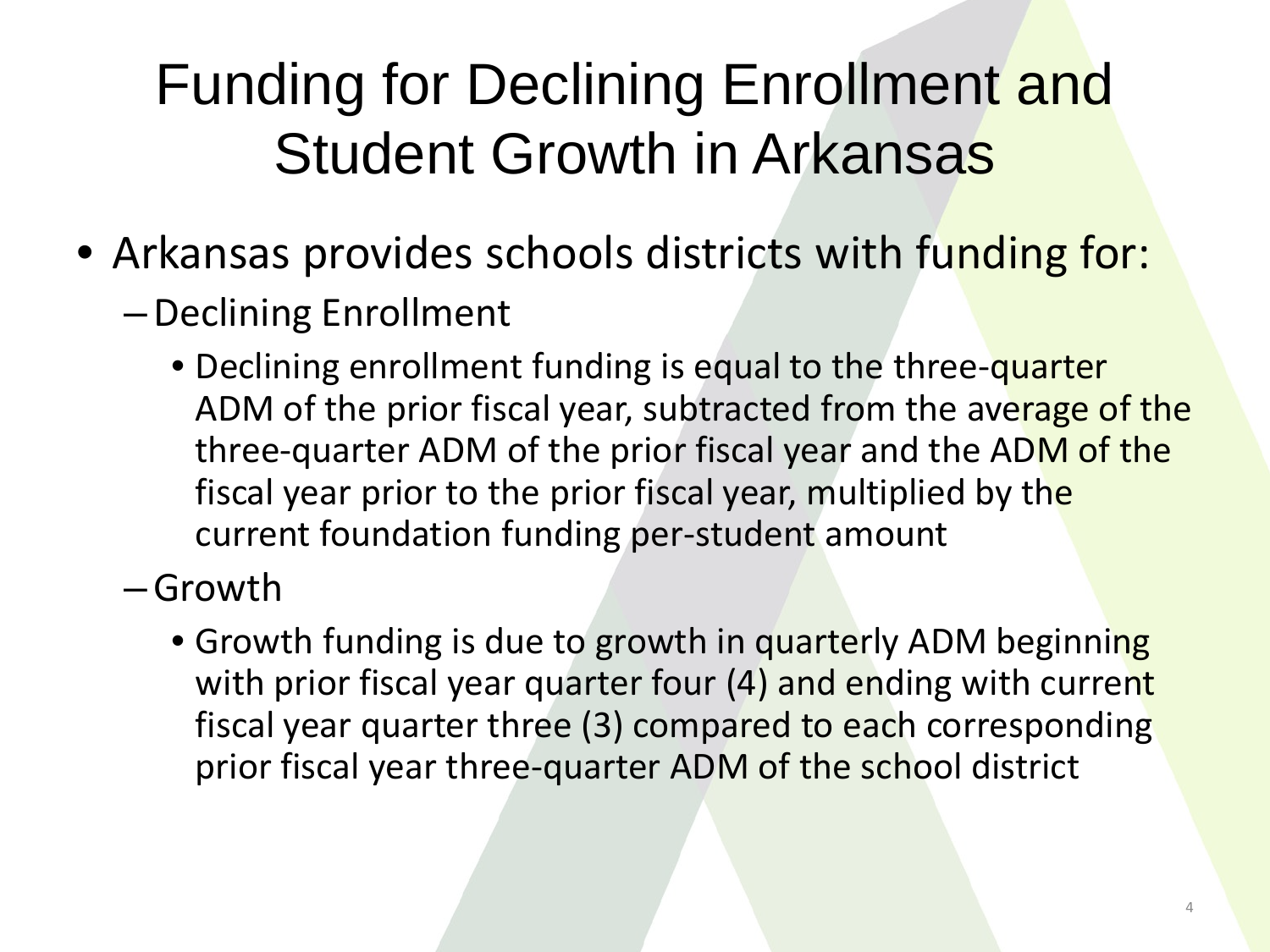# Use of Growth Funding Provisions Nationally

- Growth Funding is intended to provide funding to districts experiencing student enrollment growth
	- Particularly for districts experiencing rapid growth, significant increases in student enrollment throughout the school year can stress district budgets as they provide services to students for whom they may not have received per pupil funding
- Nationally, 17 states have some provision to provide funding to growing enrollment districts
	- States that do have growth funding often fund on prior year student counts
- Many states don't have growth provisions, particularly those using current year counts for funding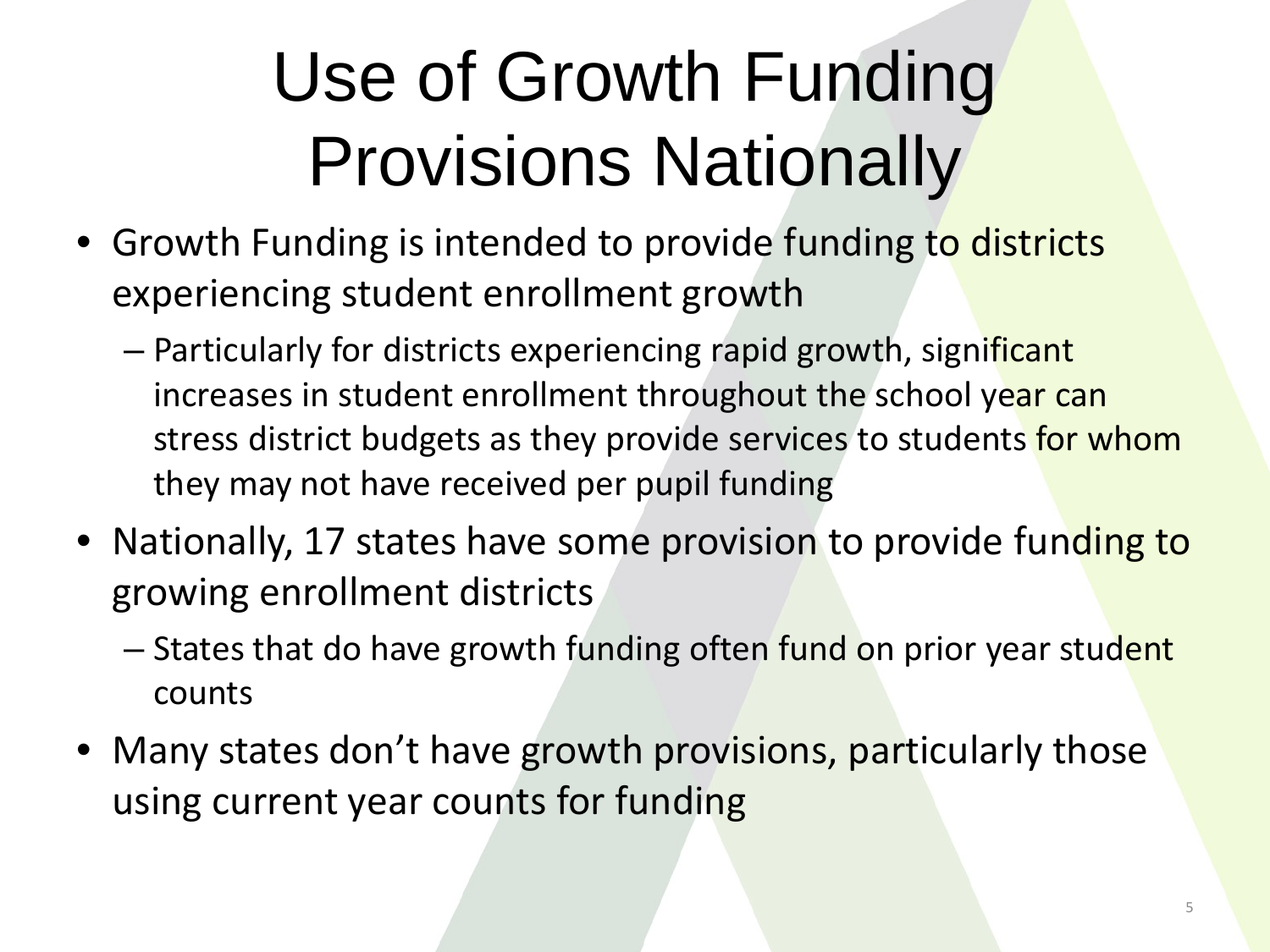#### **Growth Provisions in**

#### **SREB States and Massachusetts**

| Alabama               | X |
|-----------------------|---|
| <b>Arkansas</b>       | X |
| <b>Delaware</b>       |   |
| Florida               |   |
| Georgia               | X |
| Kentucky              | X |
| Louisiana             |   |
| Maryland              |   |
| <b>Massachusetts</b>  |   |
| Mississippi           | X |
| <b>North Carolina</b> |   |
| Oklahoma              |   |
| <b>South Carolina</b> |   |
| <b>Tennessee</b>      | X |
| Texas                 |   |
| Virginia              |   |
| <b>West Virginia</b>  | X |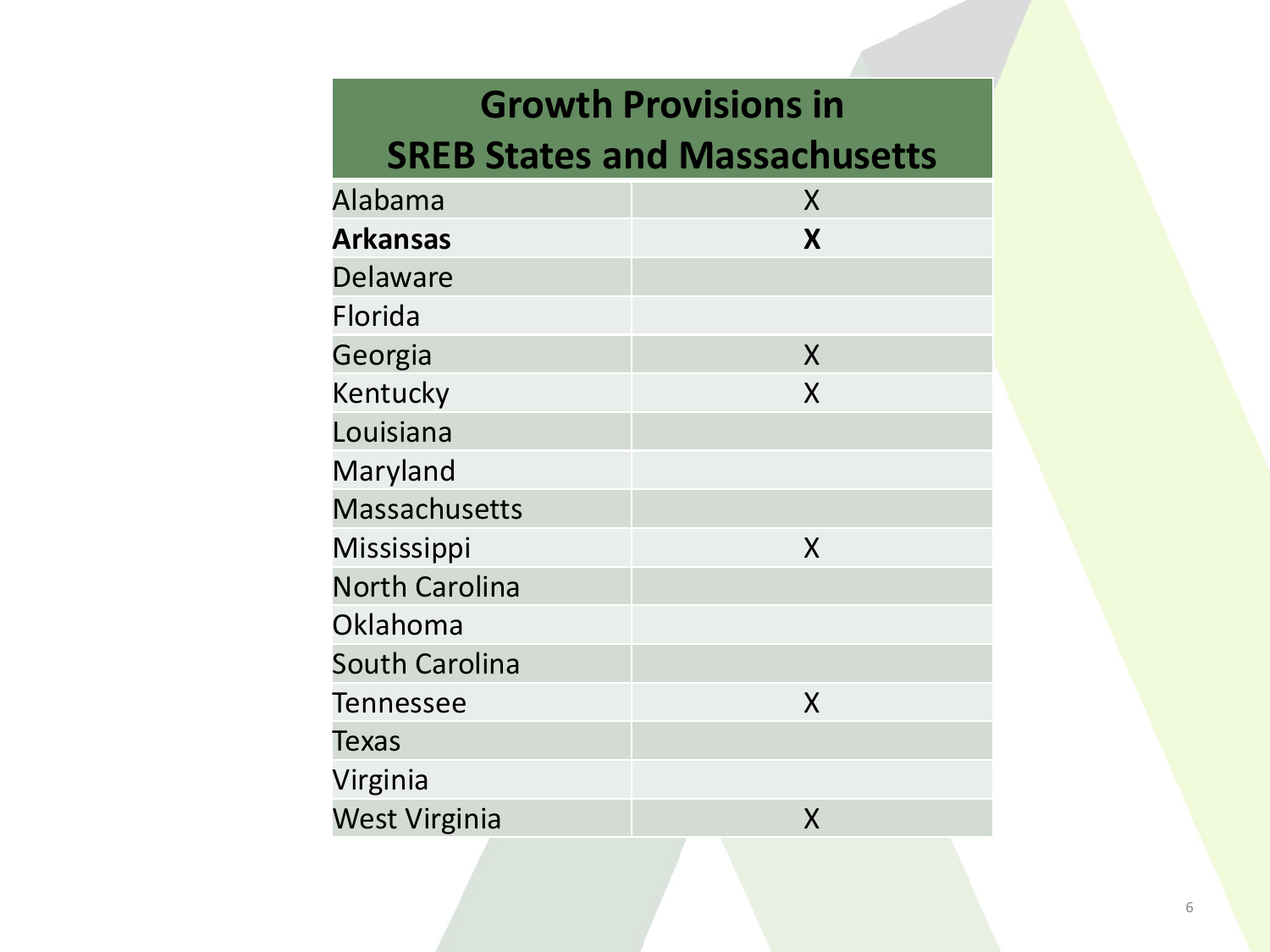## Growth Funding Provision Examples

- **Tennessee** High growth districts are given additional funding based on percentage of growth in the current year. Growth funding is mandated for Local Education Agencies (LEAs) with ADM growth greater than 2%
- **Mississippi** If a district has a consistent pattern of growth over the 3-year period prior to the appropriation, the average percent of growth will be added to the ADA for the district
- **Louisiana** There are two mid-year adjustments based on student membership count dates of October and February:
	- Prior year February 1 student count compared to current year October 1 student count; LEAs receive an adjustment for the Total State Cost Allocation Per Pupil Amount times the number of students gained or lost
	- Current year October 1 student count compared to current year February 1 student count; LEAs receive an adjustment for one-half of the Total State Cost Allocation Per Pupil Amount times the number of students gained or lost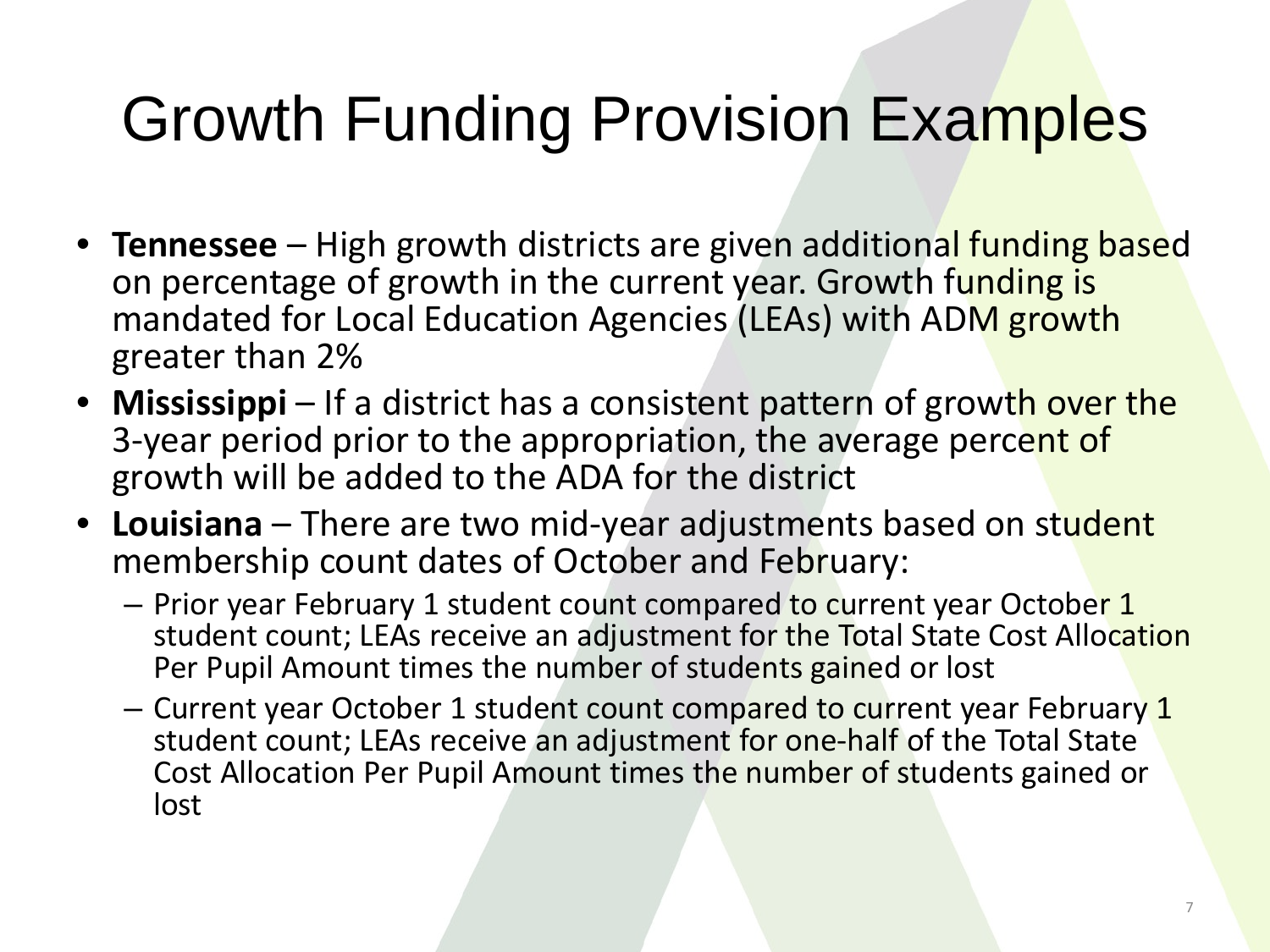## Alternative Approach in Arkansas: Minimum 2% Growth

|                                   | $16-17$      | $17 - 18$                              | 18-19       |
|-----------------------------------|--------------|----------------------------------------|-------------|
|                                   |              |                                        |             |
| <b>Current Funded Districts</b>   | 109          | 124                                    | 116         |
|                                   |              |                                        |             |
| Districts Funded at 2%<br>Minimum | 47           | 50                                     | 42          |
|                                   |              |                                        |             |
| <b>Current Funding</b>            |              | \$33,661,859 \$29,004,554 \$24,053,412 |             |
|                                   |              |                                        |             |
| <b>Funding at 2% Minimum</b>      | \$11,680,970 | \$9,503,116                            | \$9,387,373 |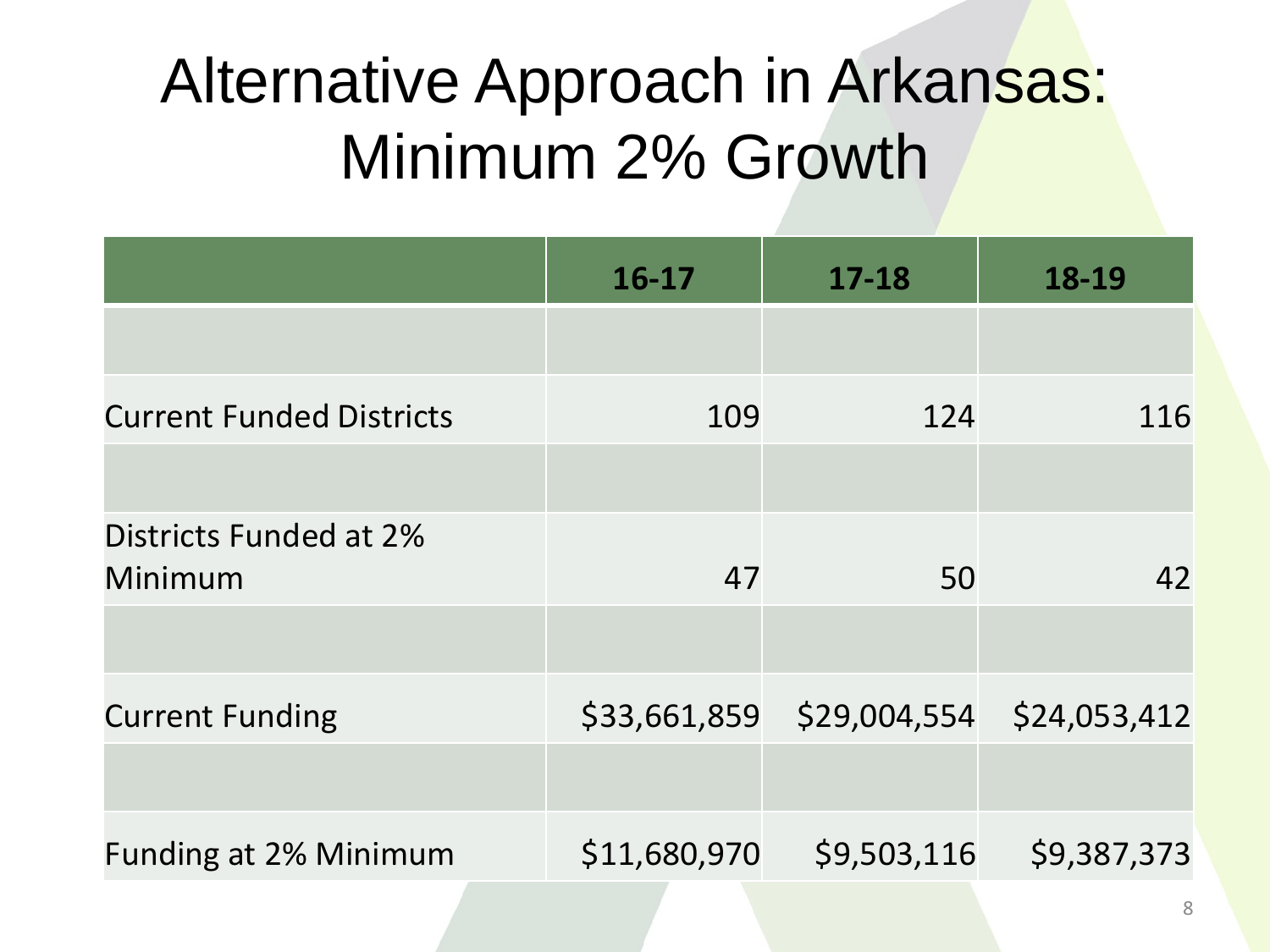# Declining Enrollment Provisions

- Declining enrollment can cause significant challenges for schools and districts
	- The Rural School and Community Trust notes that "when the enrollment decline is chronic, it generates serious financial distress because of the loss of per-pupil state revenue. This financial hemorrhage usually results in deeps cuts in programs, staff, and resources. Small rural schools are especially vulnerable to these problems, since they have proportionally less leeway in finding costsaving areas."
- Declining enrollment provisions provide a level of funding to cushion the impact of decreased student enrollment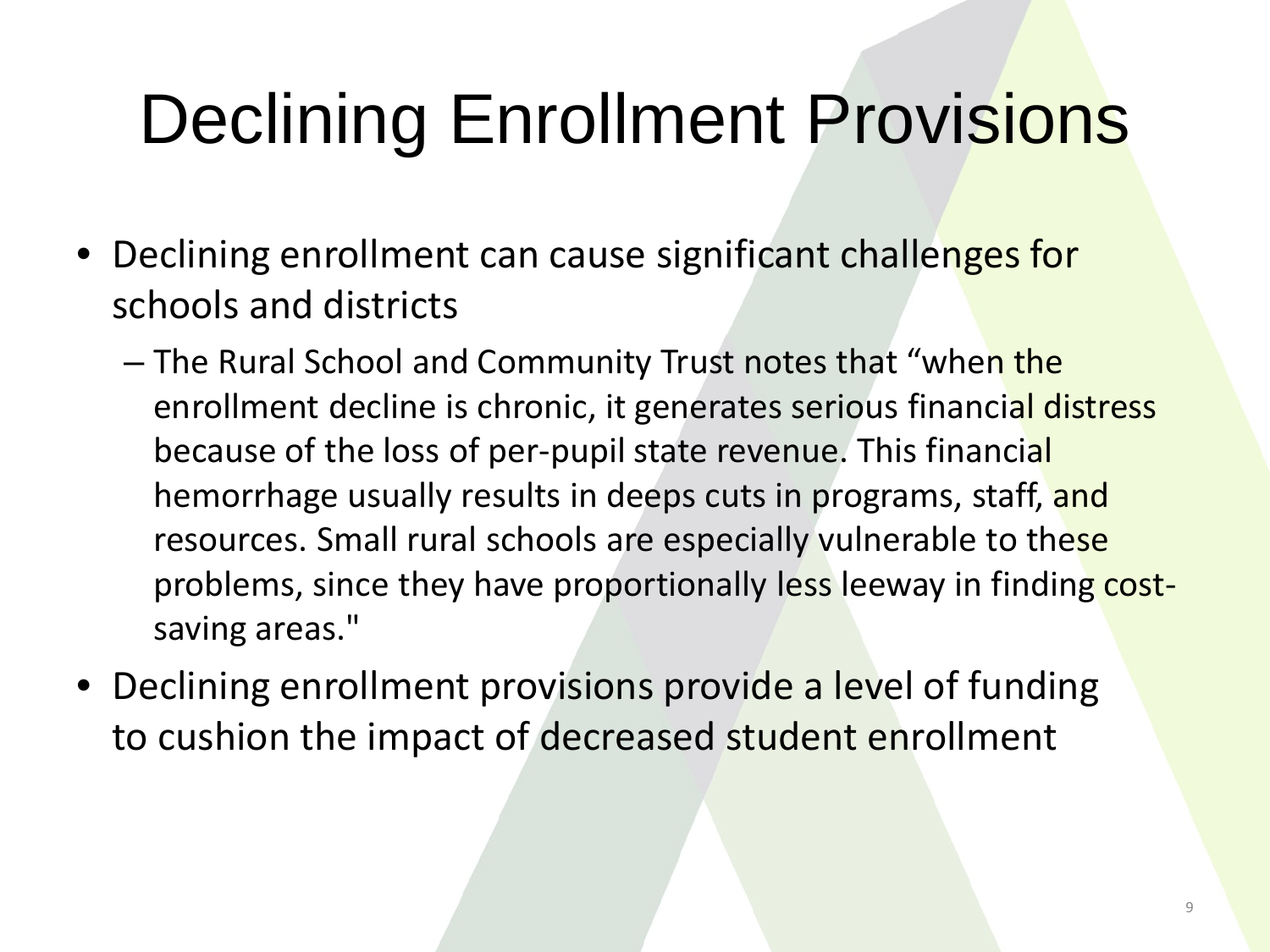## Use of Declining **Enrollment Provisions Nationally**

- According to a 2014 report by the Temple University Center on Regional Politics:
	- 22 states have Declining Enrollment provisions that cushion the level of funding a state receives based upon a drop in the number of students
	- 12 states have Hold Harmless provisions to guarantee a certain level of funding from year to year without consideration for enrollment
	- 16 states have no provisions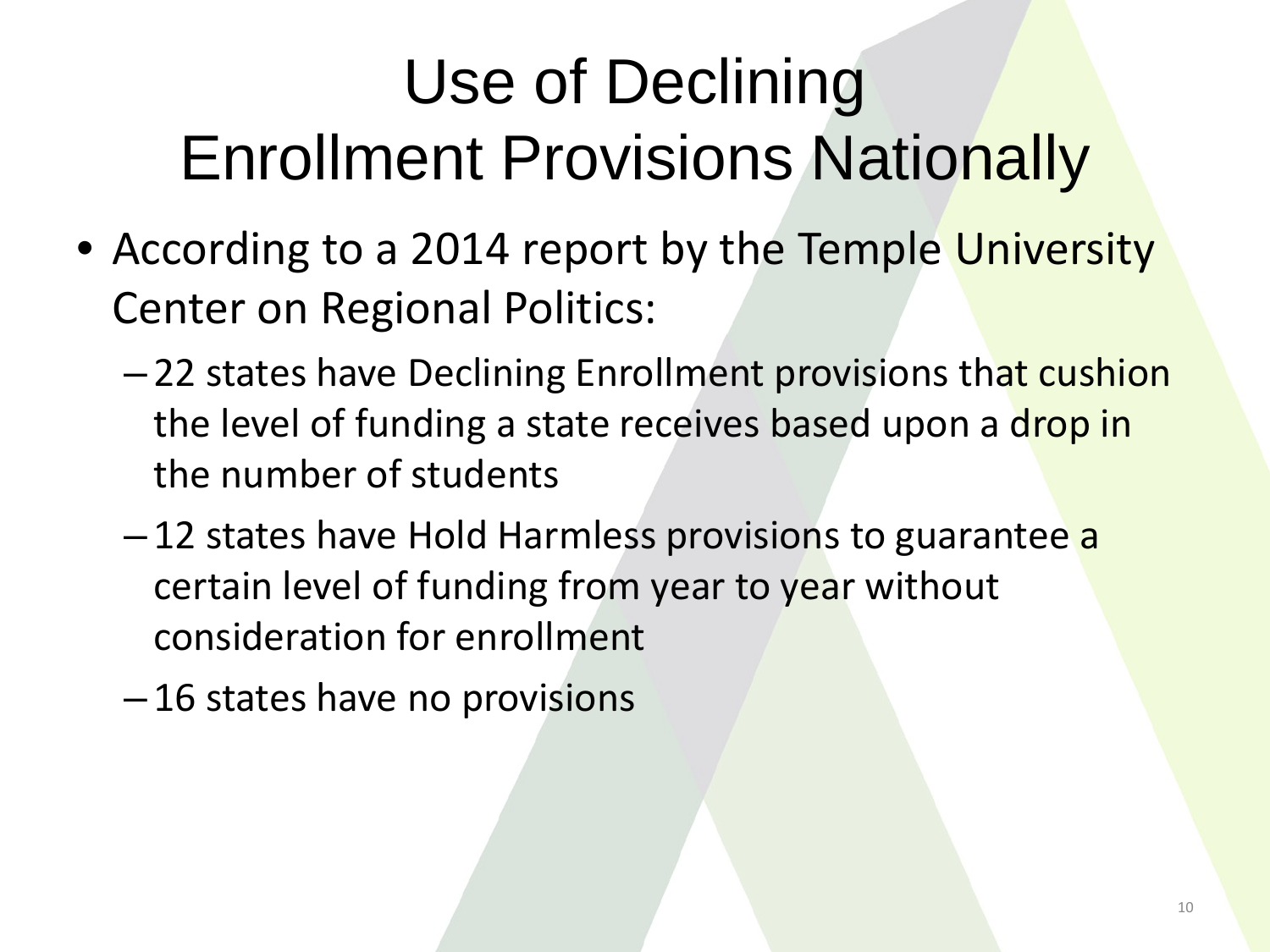#### **Declining Enrollment Provisions in SREB States and Massachusetts**

| Alabama               |   |
|-----------------------|---|
| <b>Arkansas</b>       | X |
| <b>Delaware</b>       |   |
| Florida               | X |
| Georgia               |   |
| Kentucky              |   |
| Louisiana             | X |
| Maryland              | X |
| <b>Massachusetts</b>  |   |
| Mississippi           |   |
| <b>North Carolina</b> |   |
| Oklahoma              | X |
| <b>South Carolina</b> |   |
| Tennessee             |   |
| Texas                 | X |
| Virginia              |   |
| <b>West Virginia</b>  |   |
|                       |   |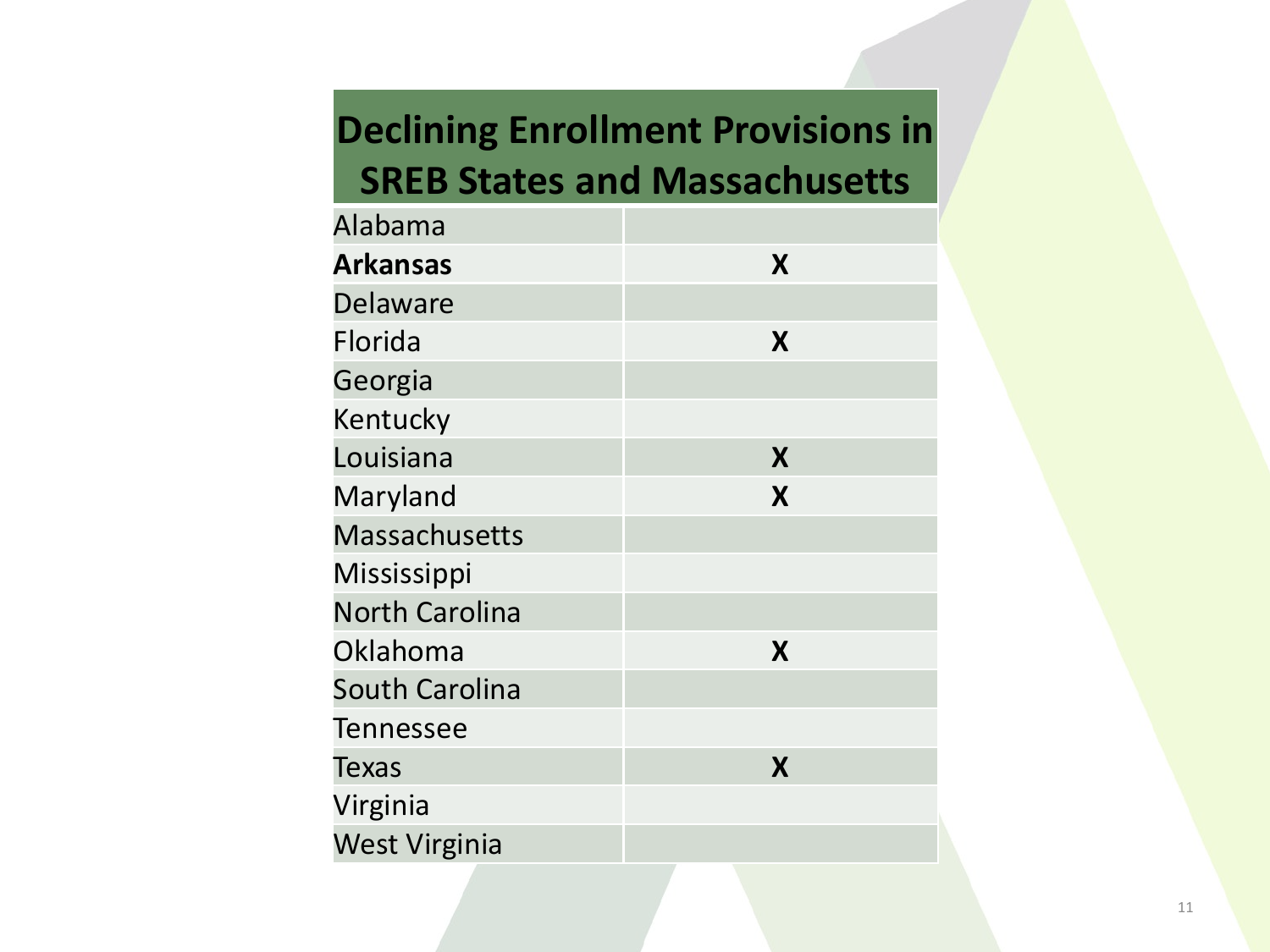## Declining Enrollment Provision Examples

- Limiting reductions to the current year's enrollment
	- One example is Florida, whose declining enrollment supplement is based upon the difference of the current year's unweighted enrollment compared to the prior year. For a district with declining, unweighted enrollment, 25 percent of the difference in student count is multiplied by the prior-year base funding to act as a supplement to the current year's funding
- Using Average Enrollment Levels to Determine Funding
	- These can be specified calculations (e.g. ADM over the last two years) or "best of" averages (e.g. the highest ADM over the last three years, meaning the ADM that will justify the most funding); popular particularly among Western states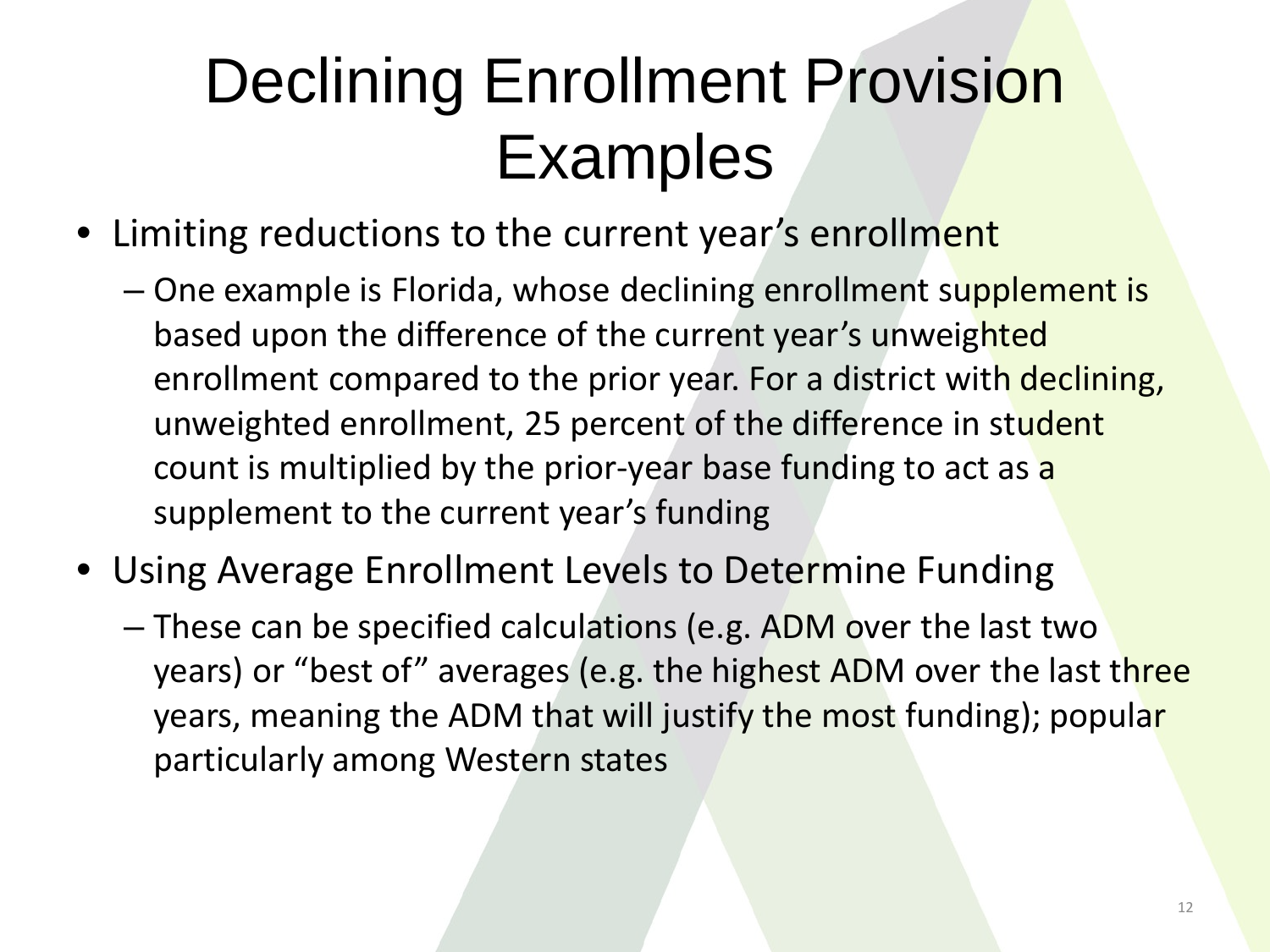## Two Alternative Approaches in Arkansas for Declining Enrollment

- Arkansas currently uses the average 3 Quarter ADM for the two prior years less the prior year's 3 Quarter ADM to calculate declining enrollment
	- As mentioned in BLR reports, districts are also funded on a prior year count, so effectively already have some adjustment for declining enrollment
- The study team looked at two alternatives:
	- Three-year average
	- Percentage per year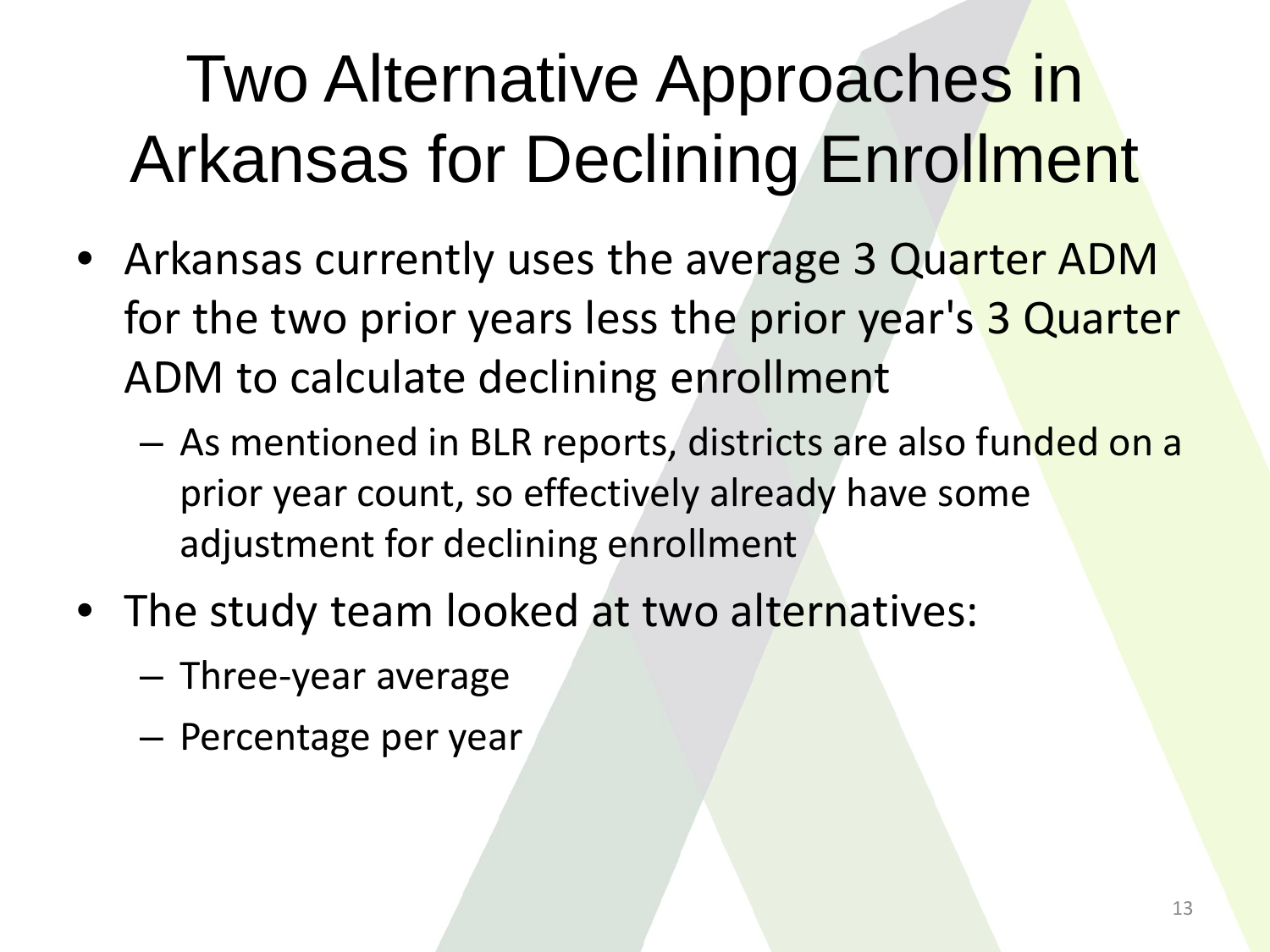# Alternative: Three-Year Average

- Provides districts with the best ADM of current year, average of current/prior year, or average of last three years
- Applied the concept only to the districts receiving declining enrollment funding in 16- 17, 17-18, and 18-19 to understand impacts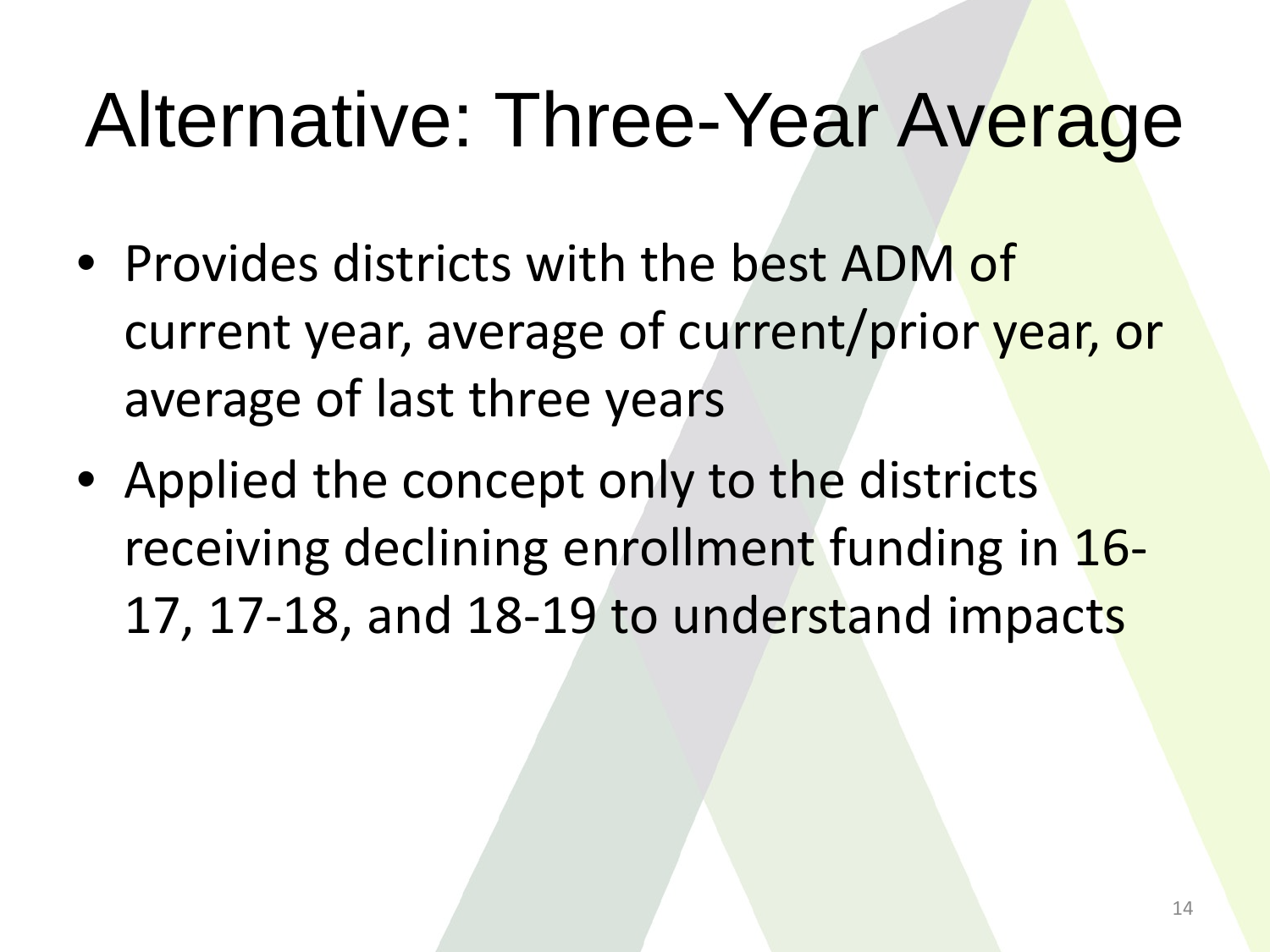## Alternative: Three-Year Average **Outcome**

| <b>Three Year Average</b>                   |           |                                       |       |  |  |
|---------------------------------------------|-----------|---------------------------------------|-------|--|--|
|                                             | $16 - 17$ | $17 - 18$                             | 18-19 |  |  |
| Increase/Decrease in<br><b>Funded Count</b> | 1,045     | 3,792                                 | 3,036 |  |  |
| Increase/Decrease<br><b>Funding</b>         |           | \$6,944,829 \$25,456,319 \$20,589,452 |       |  |  |
| Percentage<br>Increase/Decrease             | 61%       | 195%                                  | 163%  |  |  |
|                                             |           |                                       |       |  |  |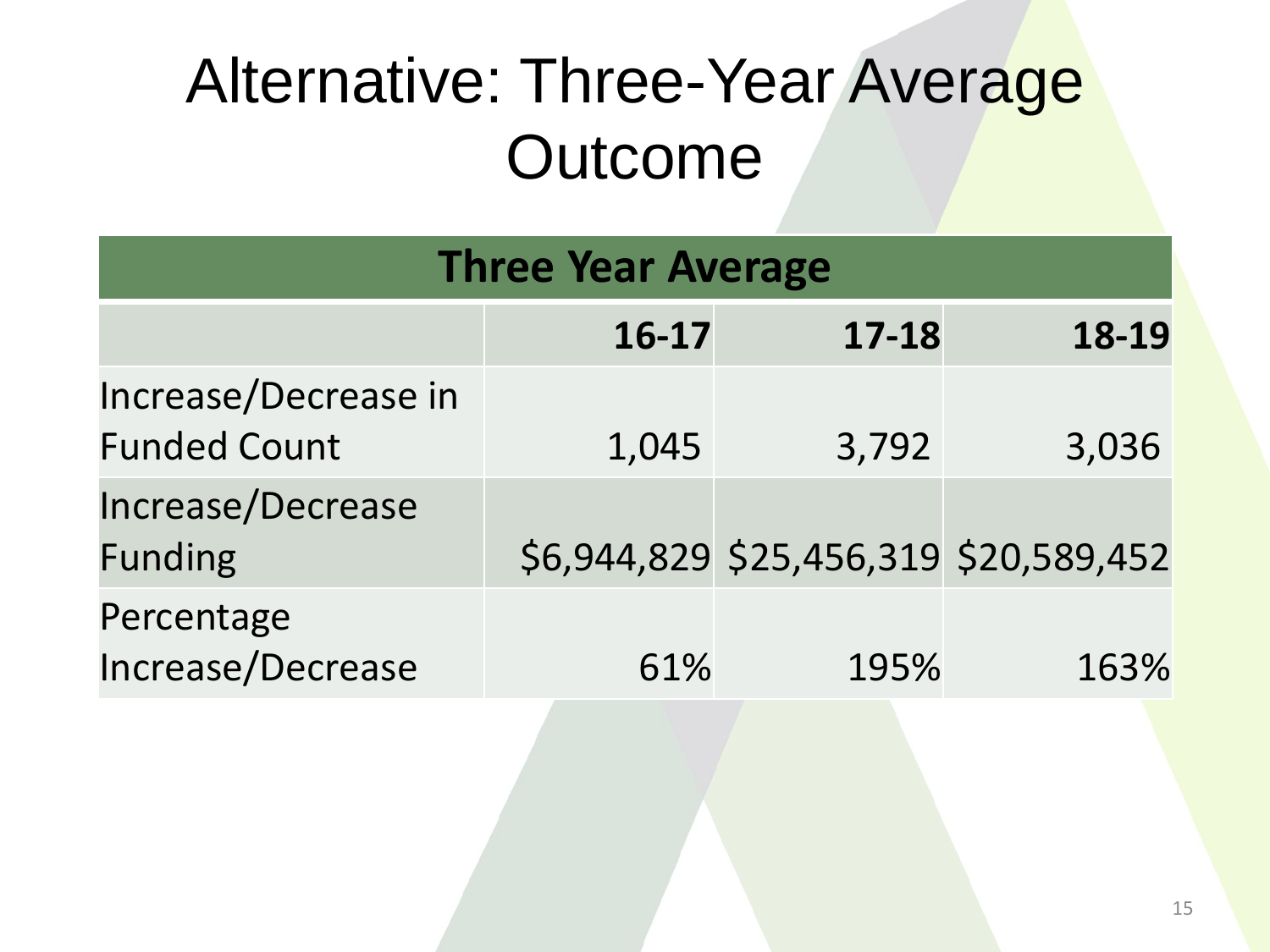## Alternative: Percentage Per Year

- Makes most recent year ADM the most heavily weighted in the formula, but still provides smoothing
- For this model used 50% of prior year, 30% two years back, and 20% of three years back
	- Two schools did not have all three years data and were excluded